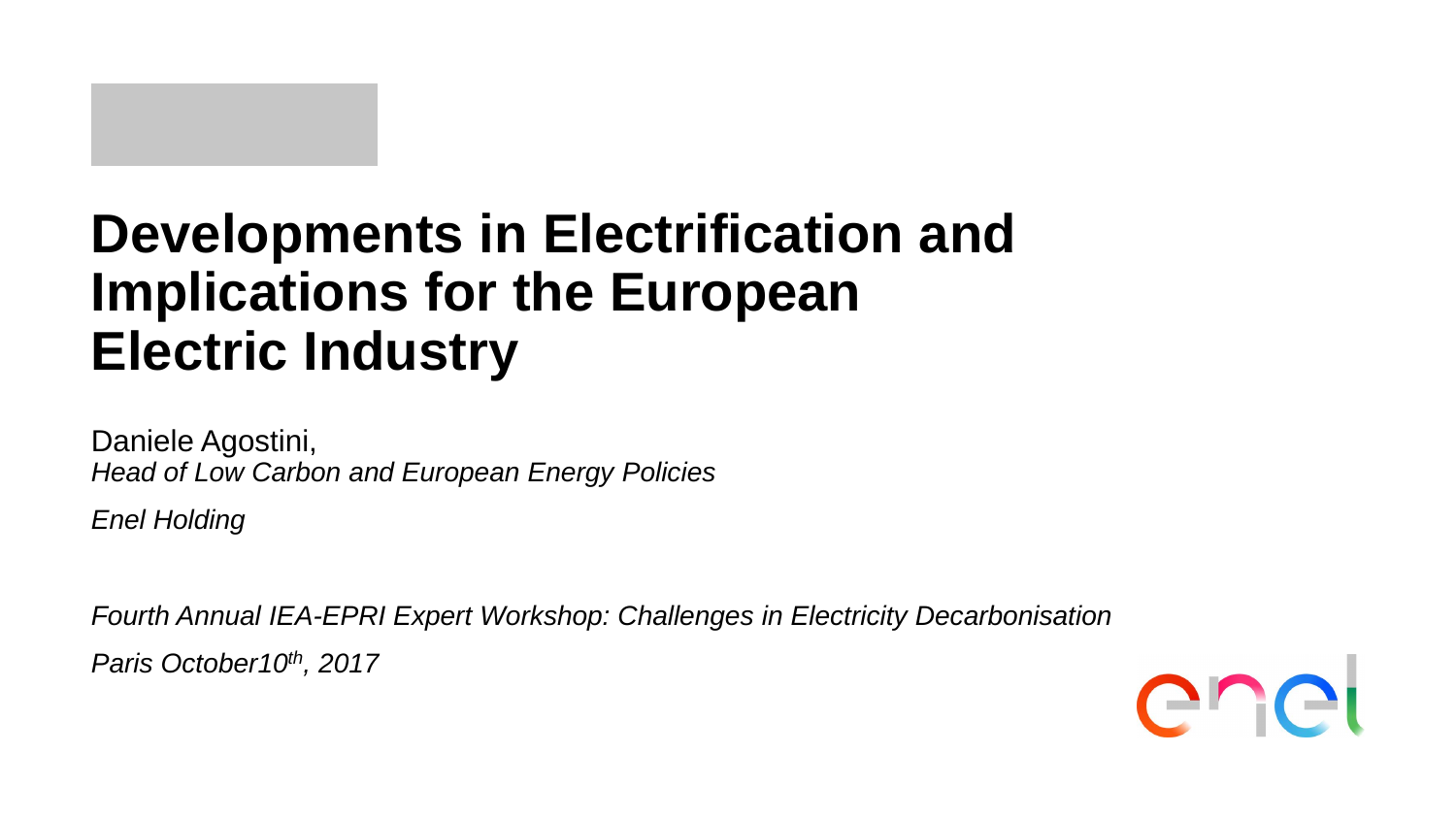### **Filling the Paris Agreement ambition gap**

The energy transition will have to be extensive, deep and fast

### **Global emission abatement in the 66% 2°C Scenario landscape in 2050** Gt CO<sub>2</sub> **New Policies Scenario Efficiency** Low-carbon electricity representing 95% of the energy mix Renewables m Nearly 70% of new cars will be  $\blacksquare$  CCS electric Fuel switching 70 The entire existing building stock **Nuclear** 66% 2°C Scenario retrofitted  $\blacksquare$  Other  $CO<sub>2</sub>$  intensity of the industrial sector 80% lower than today **The Second** D 2020 2030 2040 2010 2050

# er

**A drastically different**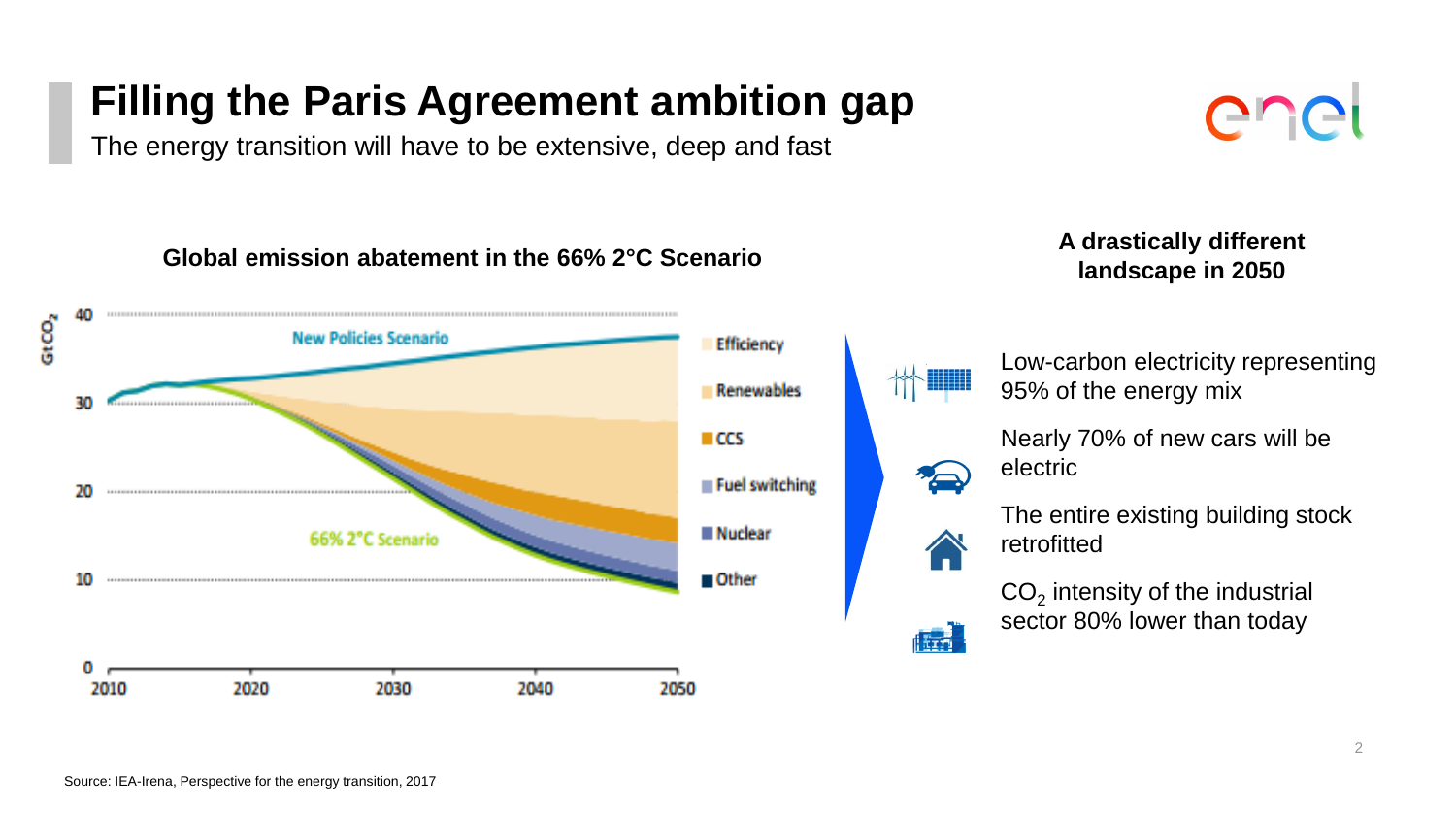### **The role of electricity in a low carbon world**

*A growing contribution to the decarbonisation of transport and H&C*



### The EU 2050 Roadmap tells us:

*' All scenarios show electricity will have to play a much greater role than now […] and will have to contribute to the decarbonisation of transport and heating/cooling'*

The question becomes:

*"Why wait?"*



### **Electricity share of EU final energy demand**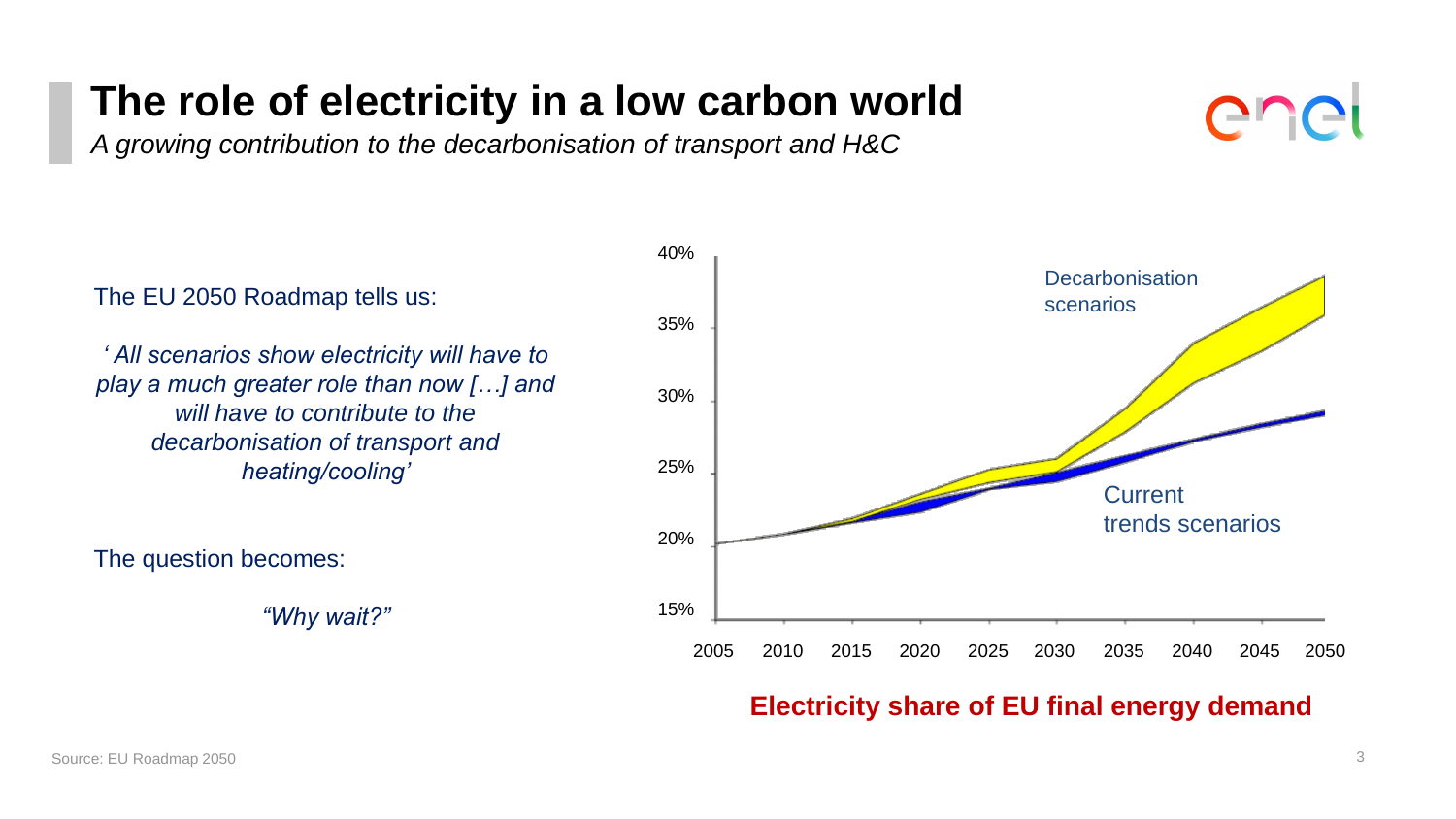## **Bridging the gaps across policy programs**

Upscaling mitigation will require exploiting synergies across different policy areas



**Accelerating electricity penetration will introduce synergies across different policies**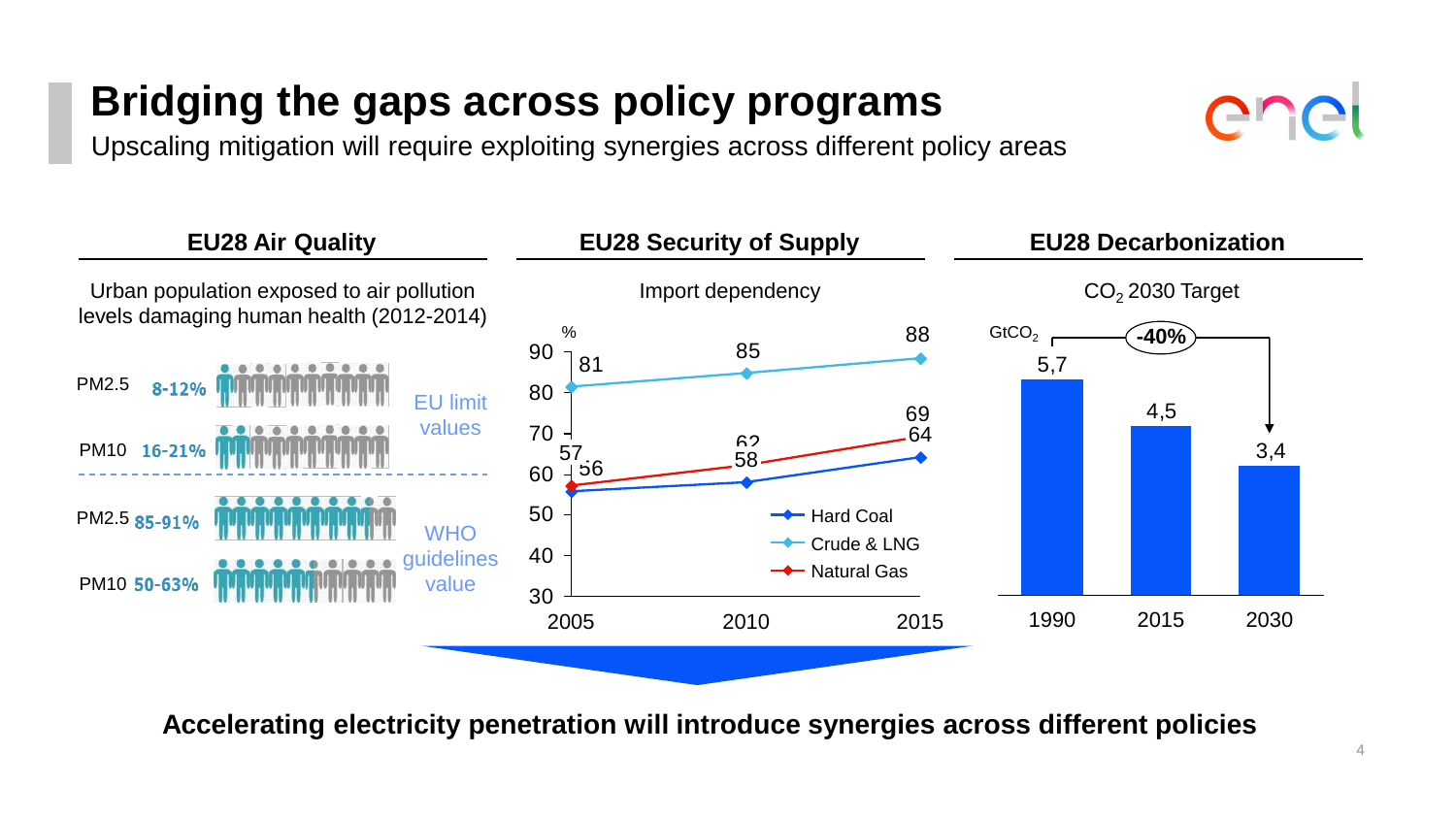## **Bridging the gaps across industrial sectors**

Upscaling deployment will require partnerships spanning across industries



### **The Future landscape <b>Sector** involvement **Electrification Sector involved application** Power Transpor- Manufaclanurac- TLC ICT tation **Electric Solar**   $\checkmark$  $\sqrt{\phantom{a}}$  $\sqrt{\phantom{a}}$ **Vehicles PV, Wind Electric Vehicles** --------- $\checkmark$ Solar PV,  $\checkmark$ **Increasing Wind applications of**  -------**electricity Smart**  $\checkmark$  $\checkmark$  $\checkmark$  $\checkmark$ **Electric Appliances Smart electric Heat appliances Heat pumps**  $\checkmark$  $\checkmark$  $\checkmark$ pumps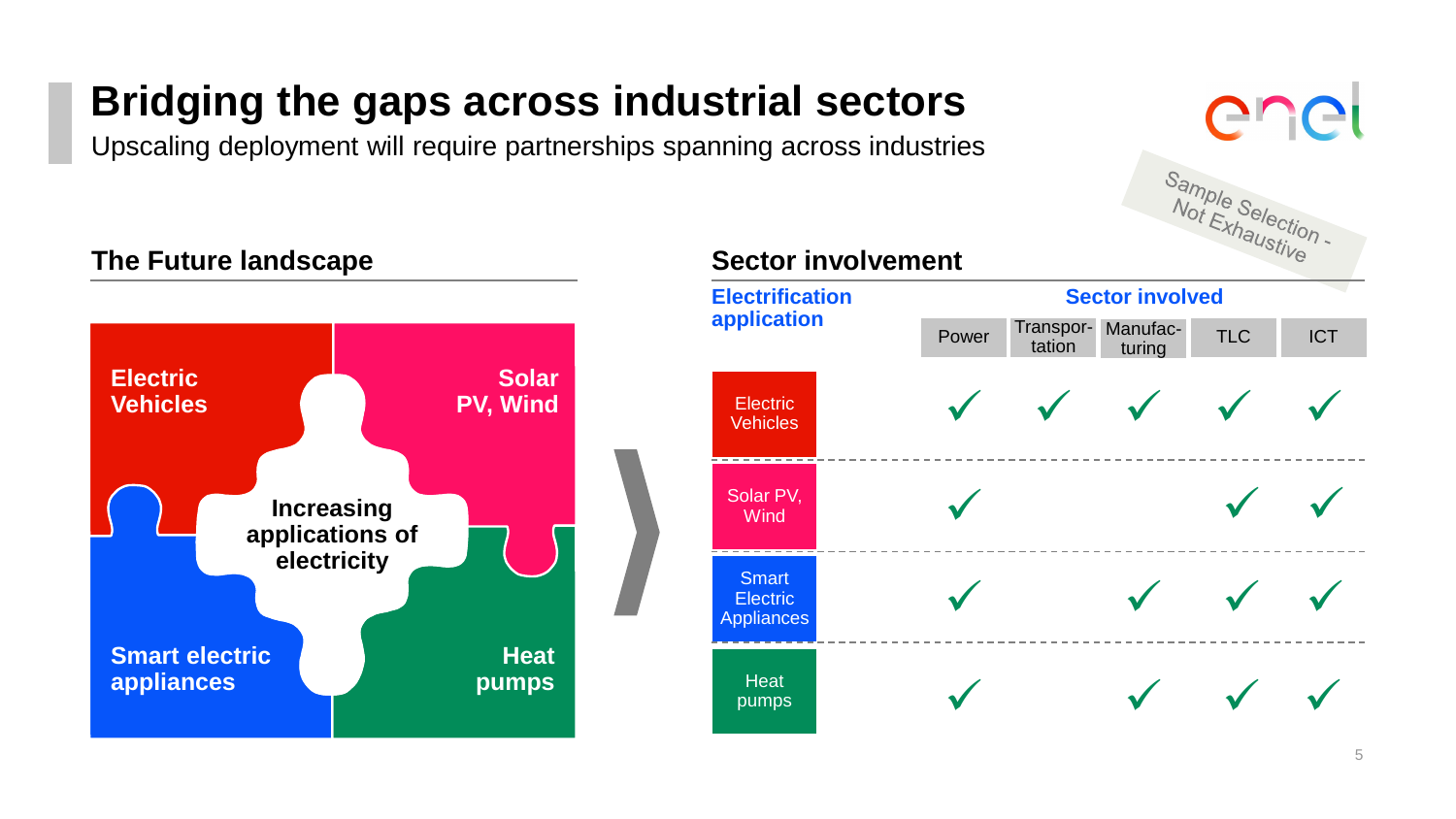## **New ways for the electric industry to experience energy <b>encel**

Interaction between electricity and other industries (e.g. transportation)

Vehicle to Home solutions



Denmark Vehicle to Grid (V2G) Project



### **Cross-industry partnership to open up new business models**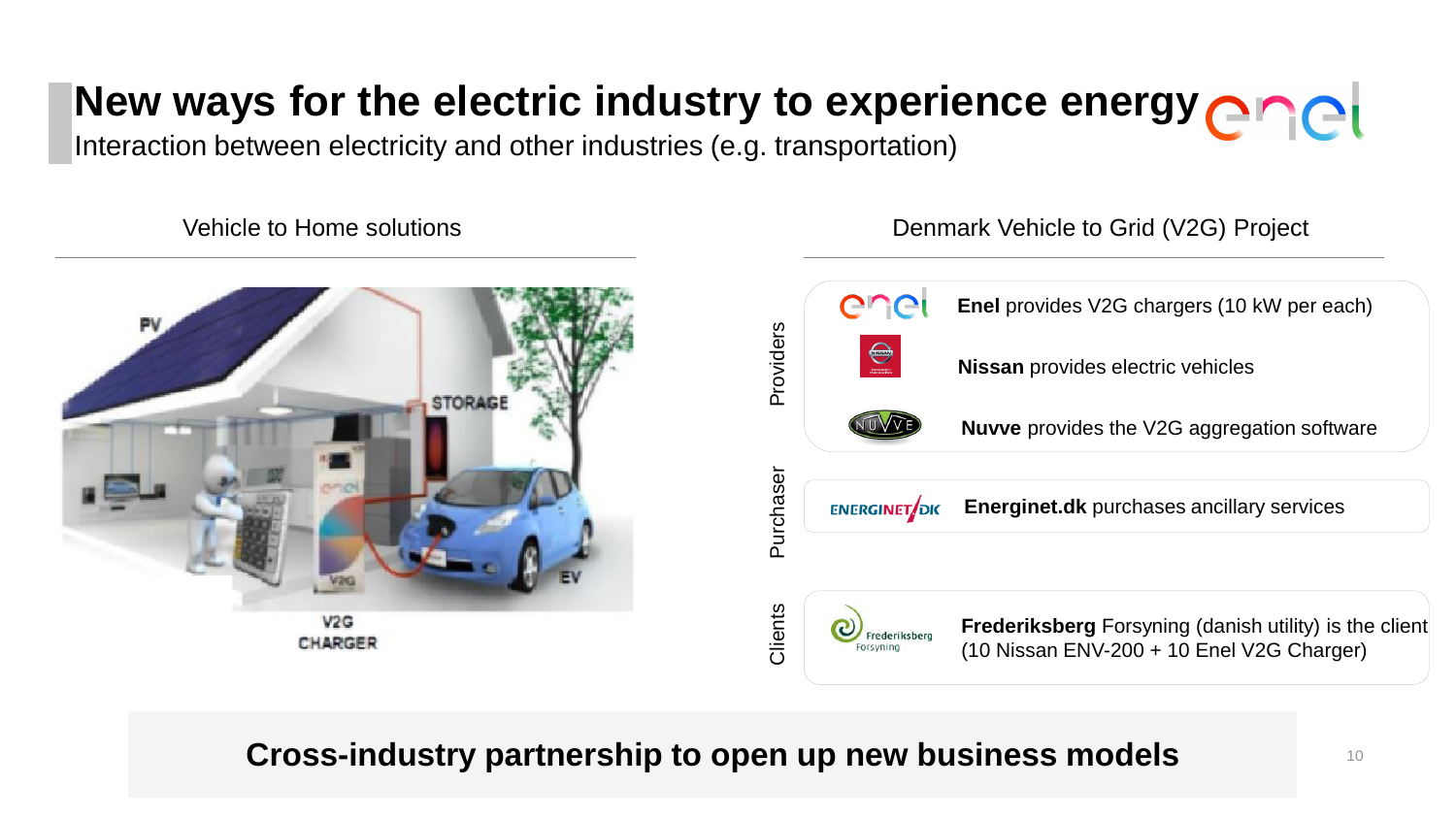## **How will the electricity sector look like in 2050?**

ener

*Very very different…*

- **Sustainably Decarbonized** Generation will be carbon neutral, some fossil fuel may remain behind depending on lock-in effect on conventional generation
- **Structurally Digitalized** Digital technology will play a key role in optimizing supply side resources, demand side centers and storage elements
- **Widely Distributed** Supply and demand side will be distributed with a level of fragmentation depending on the effectiveness of aggregators
- **Openly Connected**  The market place will see strong interaction among a much wider variety of players
- **Dynamically Innovative**  The pace of change and transformation will be high with players testing innovative technologies and business models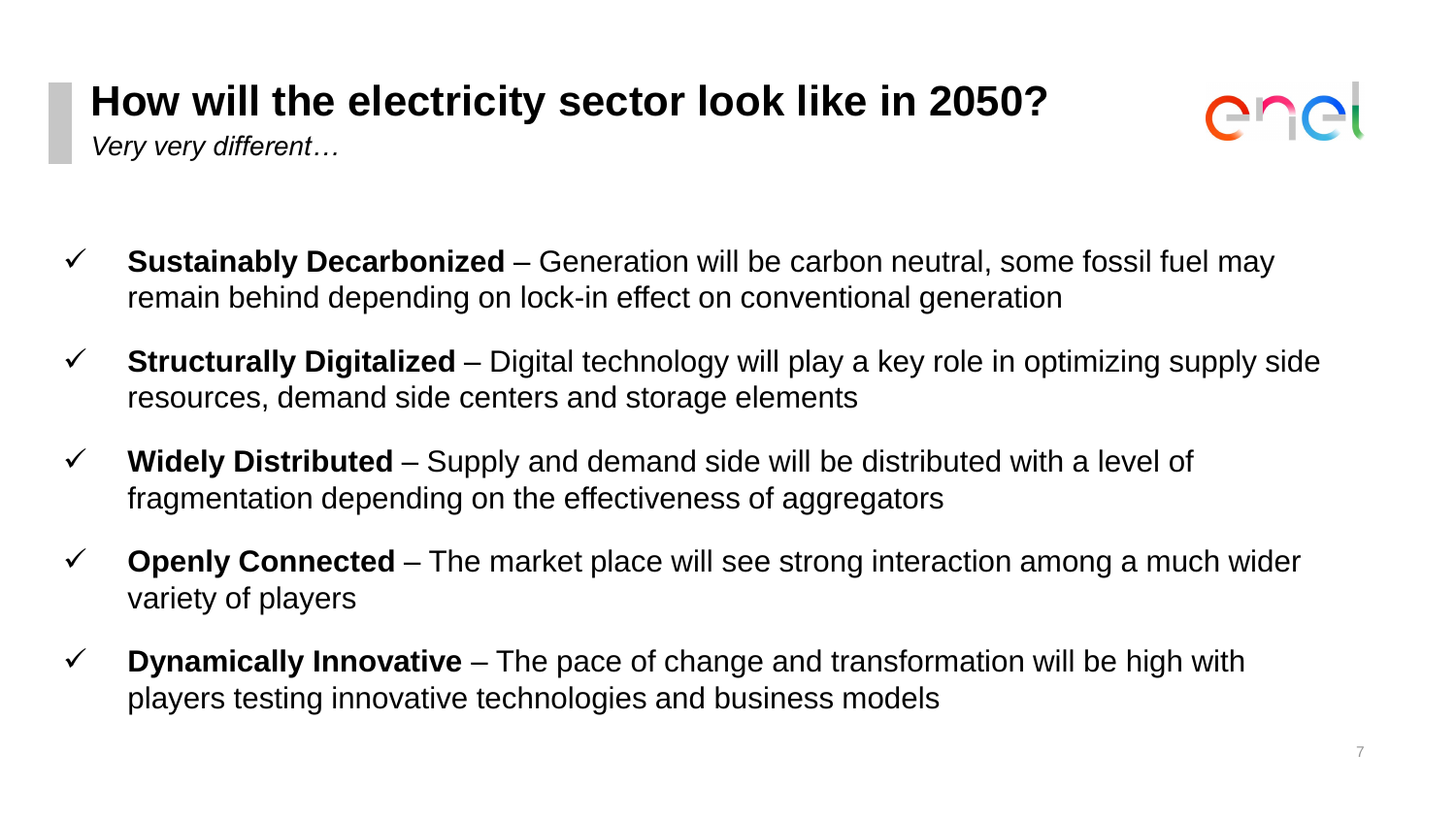### **Placing our investments in a rapidly changing world**



«Walking the Talk» after «Talking the Walk»

2017-19 cumulative digitalization capex



New E-Solutions Business Line



2017-19 growth capex by business

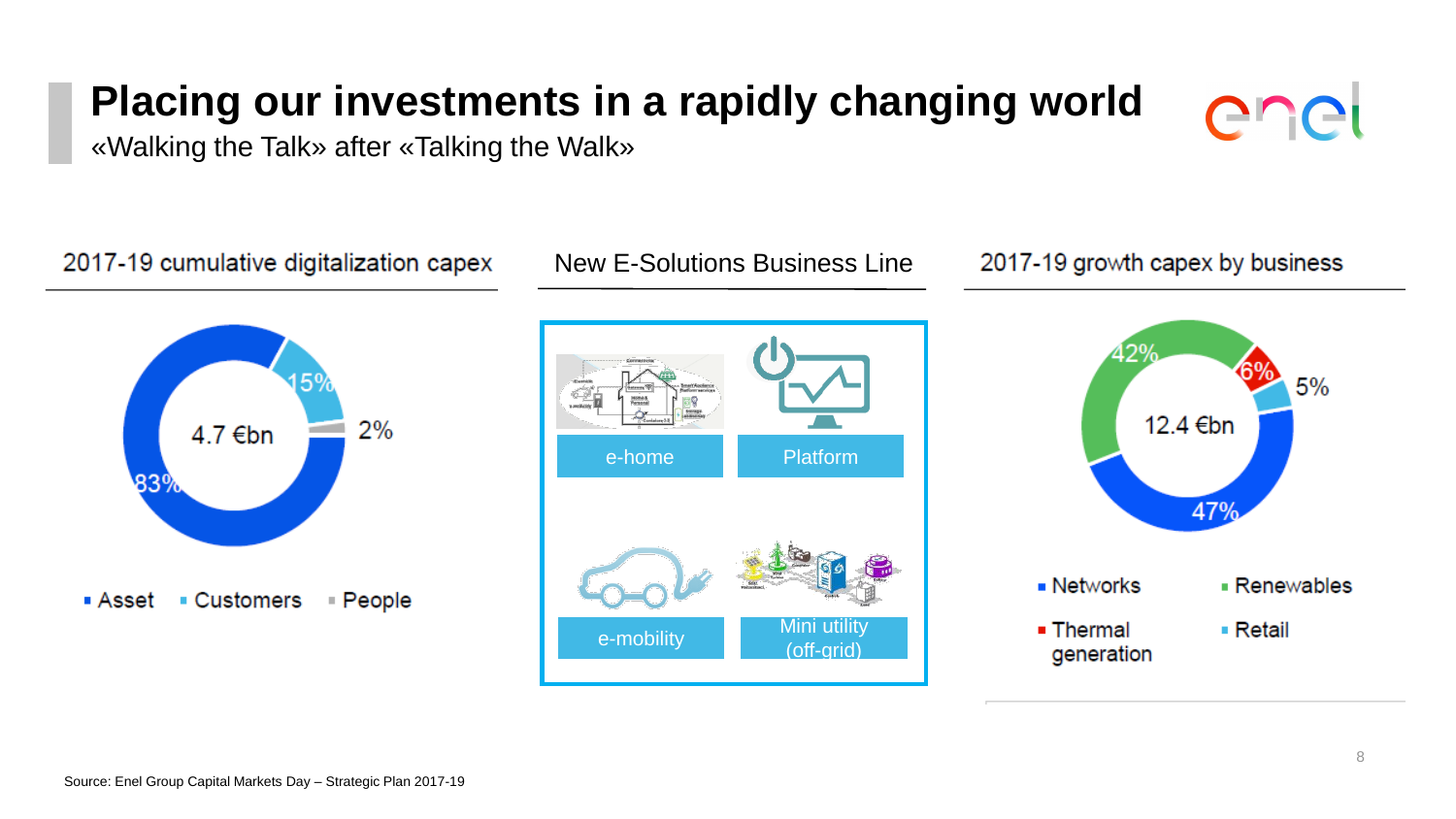## **The need for a new mindset in policy making**

*Reviewing the current ways of policy making and exploring new ones*

On a strategic level:

- Synergies and coordination across policy measures should be sought to achieve a real and f*ull integration of climate, energy and environmental policies* (especially on air quality)
- To effectively attract investments, Governments should implement *governance frameworks that ensure regulatory stability and transparency* of policy delivery

On a more specific level:

- $\Box$  Regulatory frameworks should allow electricity to play its decisive role in the path towards a zero GHG world by *ensuring a level playing field among energy sources and carriers*.
- *Development of smart and digitalized infrastructures* should be promoted in order to integrate environmental-friendly technologies.
- Measures to *accelerate the uptake of zero emission vehicles should be introduced*, while ensuring the development of publicly and private recharging infrastructure